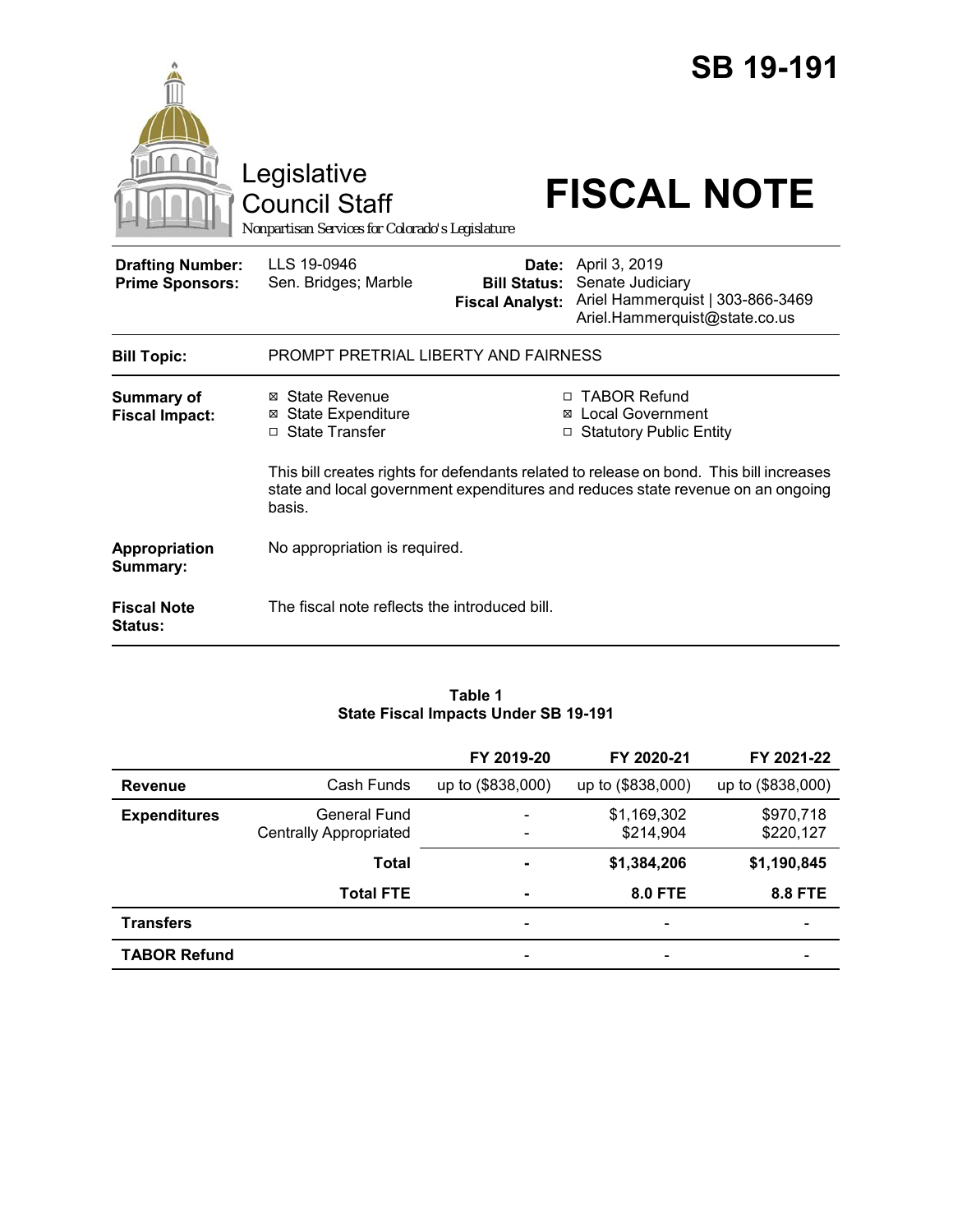April 3, 2019

# **Summary of Legislation**

This bill creates rights for defendants related to release on bond. This requires that:

- a court holding a bond setting hearing for a defendant within 48 hours after the defendant's arrest;
- unless extraordinary circumstances exist, a defendant must be allowed to post bond within 2 hours after the sheriff receives bond information from the court;
- unless extraordinary circumstances exist, a defendant must be released from jail within two hours after the defendants bond is posted; and
- unless extraordinary circumstances exist, If a defendant has been granted bond and can meet the terms of the bond, the court shall release the defendant even if they are unable to pay the bond fee or cost;

In addition, the defendant must voluntarily agree in writing to the use of the deposit to pay court costs, fees, fines, and restitution, or surcharges. A defendant is not required to agree to apply the deposit toward any amount owed as a condition of release. Finally, a third party that pays a bond for a defendant shall not have the deposit applied to court fees, fines, restitution, or surcharges owed by the defendant at the time of discharge.

## **Background and Assumptions**

Currently, Denver is the only court that meets seven days a week. In addition, three other judicial districts meet for one day on the weekend. The fiscal note assumes that in order to meet the 48-hour bond setting hearing deadline after the defendant's arrest, that all judicial districts will need to operate at least one day on the weekend and be open on holidays.

## **State Revenue**

Beginning in FY 2019-20, state cash fund revenue is expected to decrease by up to \$838,000 per year. The average bond revenue collected in FY 2016-17 and FY 2017-18 was \$1,198,266 per year. Requiring a defendant to agree in writing to have the funds applied to outstanding balances along with the prohibition of a third party's bond application to court fees, fines, restitution, or surcharges is expected to decrease bond revenue by up to 70 percent. Criminal fine and court fee revenue is subject to TABOR; however, under the March 2019 Legislative Council Staff forecast, a TABOR surplus is not expected in FY 2019-20 or FY 2020-21.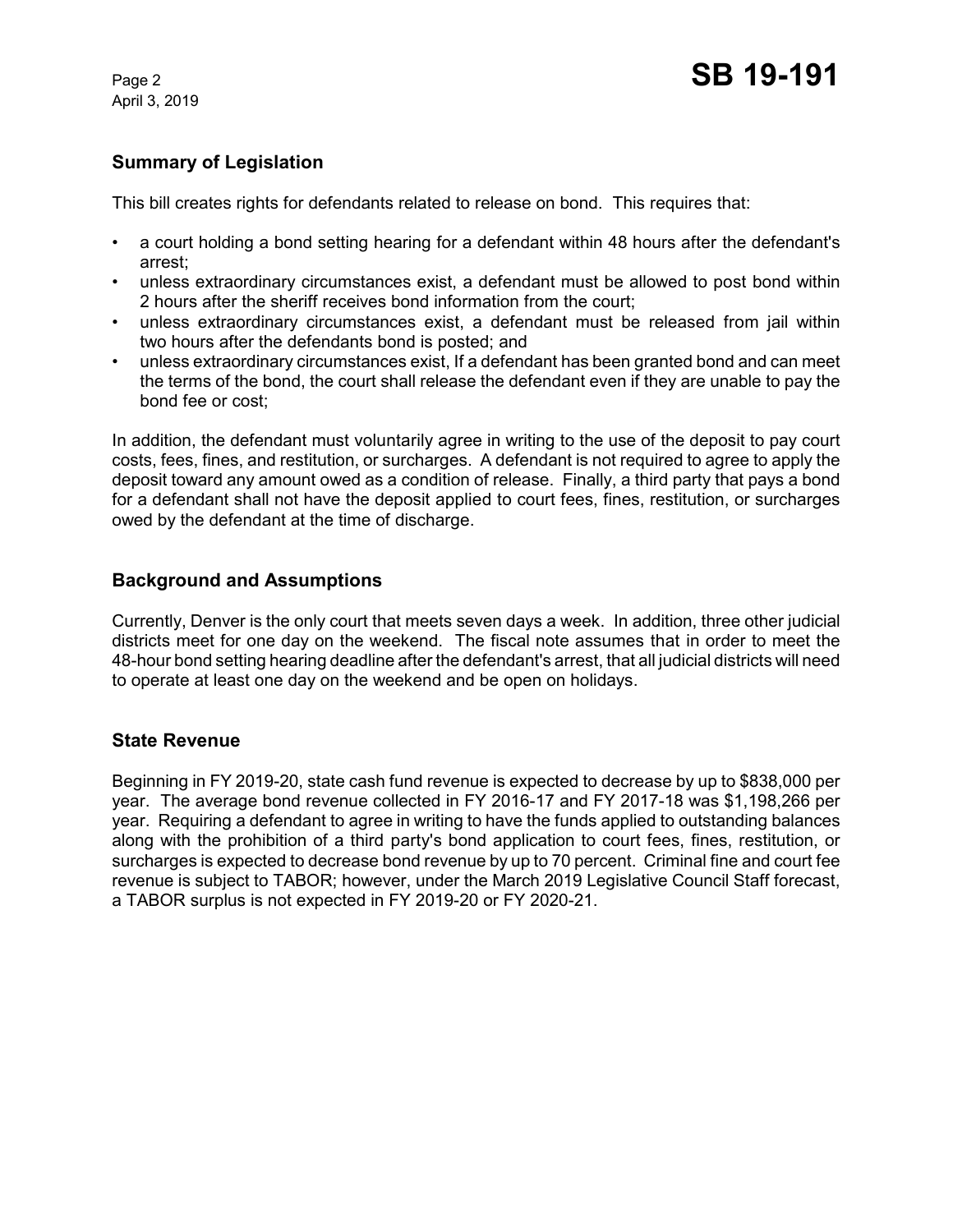## **State Expenditures**

Beginning in FY 2019-20, this bill increases state expenditures and workload in the Judicial Department. These impacts are shown in Table 2 and discussed below.

| <b>Expenditures Under SB 19-191</b>            |            |                |                |  |  |
|------------------------------------------------|------------|----------------|----------------|--|--|
|                                                | FY 2019-20 | FY 2020-21     | FY 2021-22     |  |  |
| <b>Judicial Department</b>                     |            |                |                |  |  |
| <b>Personal Services</b>                       |            | \$860,482      | \$938,708      |  |  |
| Operating Expenses and Capital Outlay<br>Costs |            | \$308,820      | \$32,010       |  |  |
| Centrally Appropriated Costs*                  |            | \$214.904      | \$220,127      |  |  |
| <b>Total Cost</b>                              |            | \$1,384,206    | \$1,190,845    |  |  |
| <b>Total FTE</b>                               |            | <b>8.0 FTE</b> | <b>8.8 FTE</b> |  |  |

### **Table 2 Expenditures Under SB 19-191**

 *\* Centrally appropriated costs are not included in the bill's appropriation.*

**Judicial Department.** The 48-hour deadline for bond setting will increase costs and workload for trial courts. It is estimated that all 22 judicial districts will need resources for one additional day per week of work, including judicial officers and staff time to accommodate the deadline. This results in the Judicial Department requiring an additional 4.4 FTE for judicial officers and 4.4 FTE for support staff, which will increase costs by \$1,384,206 in FY 2020-21 and \$1,190,845 in FY 2021-22 and future years. Costs and FTE in FY 2020-21 are prorated for the General Fund pay date shift. Standard judge operating and capital outlay costs for judges are included for the 4.4 FTE magistrates and includes law library materials, travel expenses, judge robe expenditures, and computer hardware and software. Costs in the first year are also included for courtroom furnishings for the magistrate chambers, law library, jury room, and conference room. These costs are based on the Judicial Department common policy costs. Standard operating and capital outlay costs for state employees are included for each support staff FTE.

*Indigent representation.* Costs and workload will also increase in the Office of the State Public Defender to staff these dockets on weekends and holidays in all judicial districts. It is assumed that these impacts will be addressed through the annual budget process.

**Centrally appropriated costs.** Pursuant to a Joint Budget Committee policy, certain costs associated with this bill are addressed through the annual budget process and centrally appropriated in the Long Bill or supplemental appropriations bills, rather than in this bill. These costs, which include employee insurance and supplemental employee retirement payments, are estimated to be \$214,904 in FY 2020-21 and \$220,127 in FY 2021-22.

## **Local Government**

Overall, this bill is expected to increase local government costs and workload starting in FY 2020-21, as described below. This increase is offset by jail savings. The exact impact to a particular local government will vary by district, depending on current bonding procedures, additional number of days needed for bond hearings, and number of individuals arrested. These impacts have not been estimated.